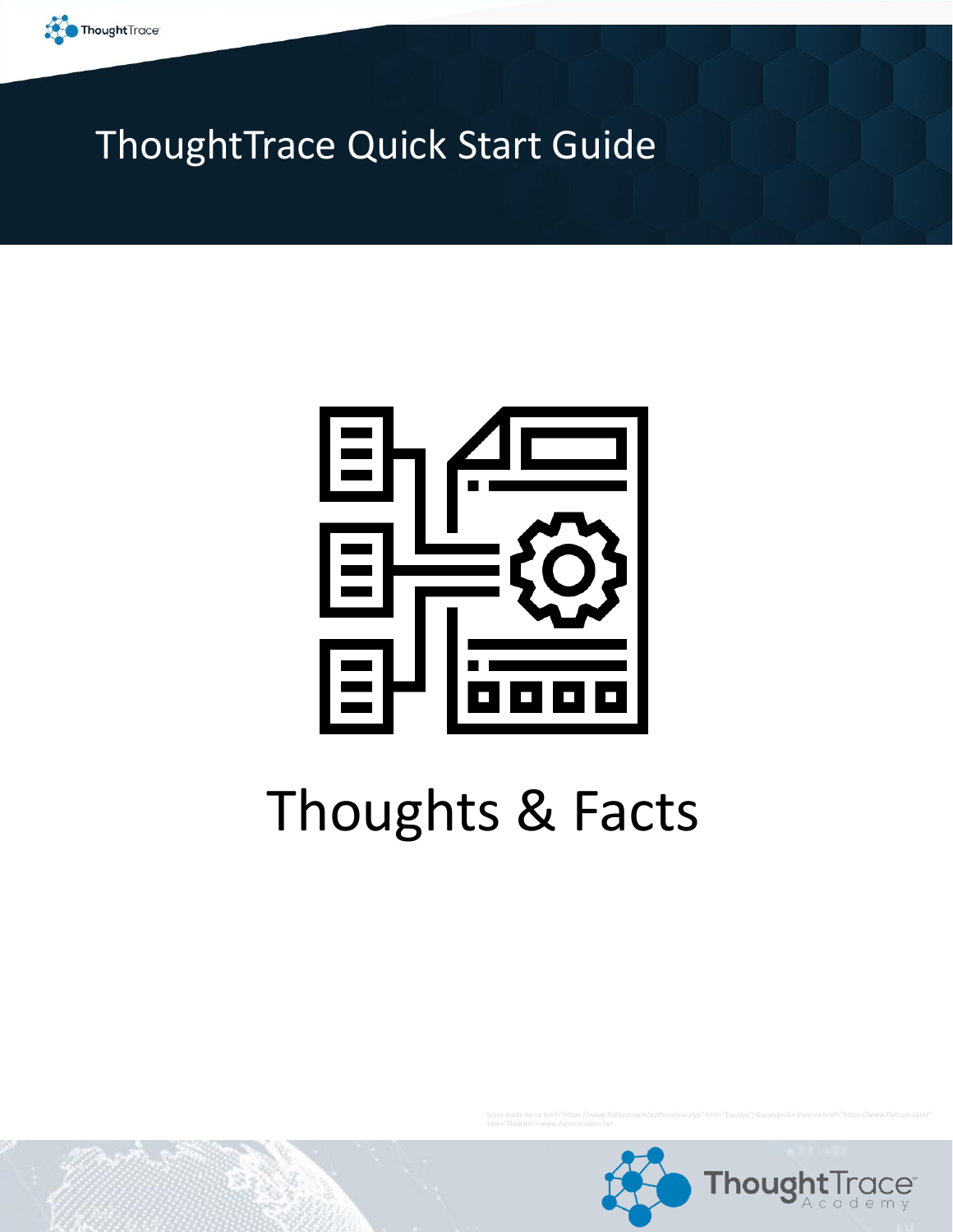



AI extracted provisions specific to the type of document as classified by ThoughtTrace or the user.

Data scientist and subject matter experts in your area of expertise, train ThoughtTrace artificial intelligence and machine learning systems. Within the thoughts tab of your document view you can review and assert truths from extracted Thoughts.



Thoughts can be reviewed in the Document view by selecting the **tab** shown on the left. From here you can either scroll the thought that you would like to review or use the **search option** at the top.

Custom metadata that is asserted by the user as a truth, workflow step, or business assertion.



Facts can be customized to fit your company's needs. Your administrator will set up facts for you to either update in bulk using ThoughtTrace Connect or populate for each of your documents. Facts can have a **single field** to capture simple data like document numbers, names, dates, etc. or can have **multiple fields** to capture complex (parent-child) data and create **custom provision models**.

#### **Confirm a Thought as a Fact**

Make business assertions and build a custom provision model by selecting a thought and confirming it as a Fact quickly as shown below.







are shut-in for a period of ninety (90)

consecutive days, and during such time there

are no operations on said land, then at or

4

or part, liability for pay

rest exclusively on the

lease, severally as to ac